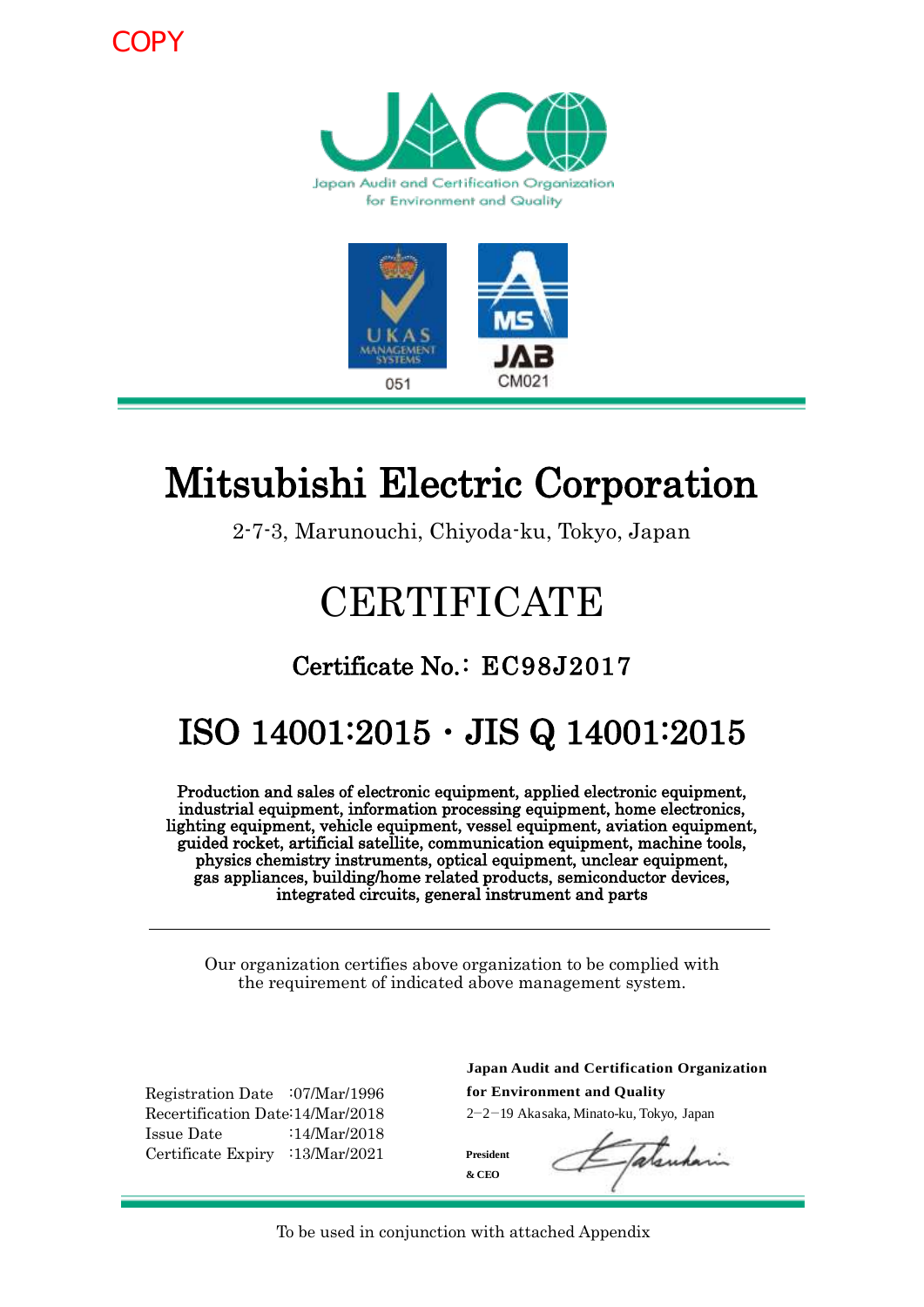**COPY** 





37/47

## Mitsubishi Electric Corporation Nagoya Works Site

| Mitsubishi Electric Corporation                                        |
|------------------------------------------------------------------------|
| Nagoya Works (Yada Factory)                                            |
| 1-14, Yada-minami 5-chome, Higashi-ku, Nagoya, Aichi                   |
| Design, manufacturing and sales of Transformers, Inverters, AC servos, |
| Robots, Numerical controllers, Programmable controllers,               |
| HMI (Human Machine Interfaces), Electrical discharge machines and      |
| Laser processing machines.                                             |
| Nagoya Works Shinshiro Factory                                         |
| 1-1, Aza Torikage, Arumi, Shinshiro, Aichi                             |
| Development, design, and manufacturing of                              |
| three-phase induction motors and manufacturing of servo motors         |
| Nagoya Works Kani Factory                                              |
| 3-5, Himegaoka, Kani, Gifu                                             |
| Development, design and manufacturing of electromagnetic switches,     |
| and manufacturing of industrial automation machinery                   |
| (mechatronics, etc.)                                                   |
| Mitsubishi Electric Engineering Company Limited Nagoya Works           |
| 1-9, Daiko-minami 1-chome, Higashi-ku, Nagoya, Aichi                   |
| Engineering services of various industrial automation products, and    |
| photocopy services for the designated area                             |
| Mitsubishi Electric Mechatronics Engineering Corporation               |
| 1-9, Daiko-minami 1-chome, Higashi-ku, Nagoya, Aichi                   |
| Installation & adjustment, repair and maintenance services of          |
| NC, Electrical discharge machines and Laser processing machines        |
|                                                                        |

Certificate No. :EC98J2017 Registration Date :07/Mar/1996 Recertification Date:14/Mar/2018 Issue Date :14/Mar/2018 Certificate Expiry :13/Mar/2021

#### **Japan Audit and Certification Organization Japan Audit and Certification Organization for Environment and Quality for Environment and Quality**

2-2-19 Akasaka, Minato-ku, Tokyo, Japan 2-2-19 Akasaka, Minato-ku, Tokyo, Japan

**President & CEO & CEO President**

Etatenham

This Appendix is an integral part of the Registration Certificate and should only be used in conjunction with the Certificate.